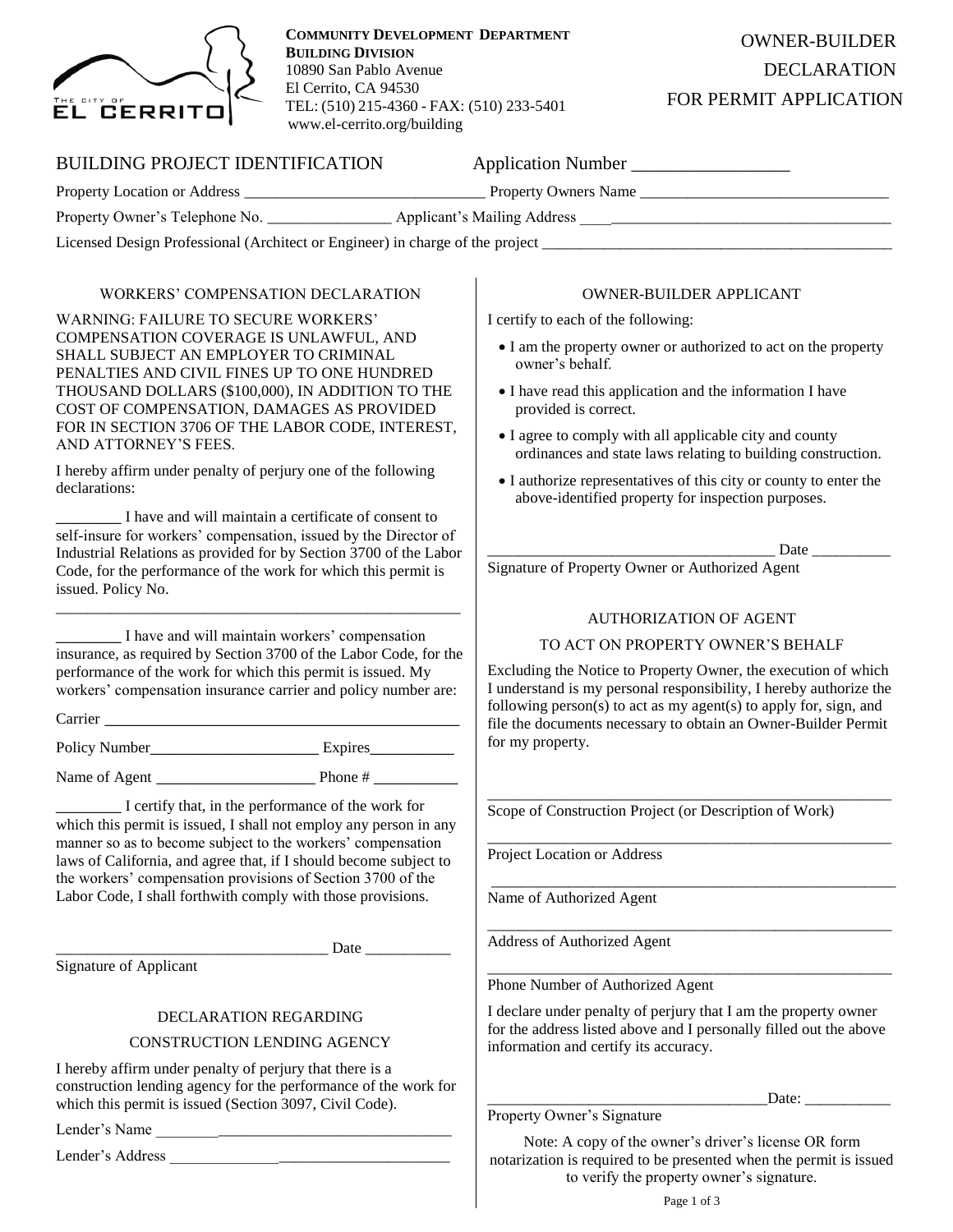# OWNER-BUILDER DECLARATION

I hereby affirm under penalty of perjury that I am exempt from the Contractors' State License Law for the reason(s) indicated below by the checkmark(s) I have placed next to the applicable item(s) (Section 7031.5, Business and Professions Code: Any city or county that requires a permit to construct, alter, improve, demolish, or repair any structure, prior to its issuance, also requires the applicant for the permit to file a signed statement that he or she is licensed pursuant to the provisions of the Contractors' State License Law (Chapter 9 (commencing with Section 7000) of Division 3 of the Business and Professions Code) or that he or she is exempt from licensure and the basis for the alleged exemption. Any violation of Section 7031.5 by any applicant for a permit subjects the applicant to a civil penalty of not more than five hundred dollars (\$500).):

(\_) I, as owner of the property, or my employees with wages as their sole compensation, will do  $\Box$  all of or  $\Box$  portions of the work, and the structure is not intended or offered for sale (Section 7044, Business and Professions Code: The Contractors' State License Law does not apply to an owner of property who, through employees' or personal effort, builds or improves the property, provided that the improvements are not intended or offered for sale. If, however, the building or improvement is sold within one year of completion, the Owner-Builder will have the burden of proving that it was not built or improved for the purpose of sale.).

 $\Box$  I, as owner of the property, am exclusively contracting with licensed Contractors to construct the project (Section 7044, Business and Professions Code: The Contractors' State License Law does not apply to an owner of property who builds or improves thereon, and who contracts for the projects with a licensed Contractor pursuant to the Contractors' State License Law.).

(\_) I am exempt from licensure under the Contractors' State License Law for the following reason:

\_\_\_\_\_\_\_\_\_\_\_\_\_\_\_\_\_\_\_\_\_\_\_\_\_\_\_\_\_\_\_\_\_\_\_\_\_\_\_\_\_\_\_\_\_\_\_\_\_\_\_\_

By my signature below I acknowledge that, except for my personal residence in which I must have resided for at least one year prior to completion of the improvements covered by this permit, I cannot legally sell a structure that I have built as an owner-builder if it has not been constructed in its entirety by licensed contractors. I understand that a copy of the applicable law, Section 7044 of the Business and Professions Code, is available upon request when this application is submitted or at the following Web site[: http://www.leginfo.ca.gov/calaw.html.](http://www.leginfo.ca.gov/calaw.html)

\_\_\_\_\_\_\_\_\_\_\_\_\_\_\_\_\_\_\_\_\_\_\_\_\_\_\_\_\_\_\_\_\_\_\_\_\_\_\_\_\_\_\_\_\_\_\_\_\_\_\_\_

\_\_\_\_\_\_\_\_\_\_\_\_\_\_\_\_\_\_\_\_\_\_\_\_\_\_\_\_\_\_\_\_\_\_\_Date \_\_\_\_\_\_\_\_\_\_\_\_\_

Signature of Property Owner or Authorized Agent

When the Owner-Builder Declaration is executed, a Notice to Property Owner also shall be executed by the property owner.

The Notice to Property Owner shall be provided to the applicant by one of the following methods chosen by the permitting authority: regular mail, electronic format, or given directly to the applicant at the time the application for the permit is made.

Except as otherwise provided, the Notice to Property Owner pursuant to this section shall be completed and signed by the property owner and returned prior to issuance of the permit. *An agent of the owner shall not execute this notice.*

A permit shall not be issued unless the property owner complies with this section.

# FORM NOTARIZATION

To be used when a copy of the owner's driver's license *will not* be presented with this completed application.

| On                  |      | before me,  |                                                                                                                                                                                                                                                                                                                                                                                |
|---------------------|------|-------------|--------------------------------------------------------------------------------------------------------------------------------------------------------------------------------------------------------------------------------------------------------------------------------------------------------------------------------------------------------------------------------|
|                     | Date |             | Here Insert Name and Title of the Officer                                                                                                                                                                                                                                                                                                                                      |
| Personally appeared |      |             |                                                                                                                                                                                                                                                                                                                                                                                |
|                     |      |             | Names(s) of $Signer(s)$                                                                                                                                                                                                                                                                                                                                                        |
|                     |      |             | who provided to me on the basis of<br>satisfactory evidence to be the<br>$person(s)$ whose names(s) is/are<br>subscribed to the within instrument<br>as Property Owner and<br>acknowledged to me that he/she/they<br>executed the same in his/her/their<br>authorized capacity(ies), and that by<br>his/her/their signatures(s) on the<br>instrument the person $(s)$ , or the |
|                     |      | instrument. | entity upon behalf of which the<br>person(s) acted, executed the                                                                                                                                                                                                                                                                                                               |

WITNESS my hand and official seal.

Signature

Signature of Notary Public